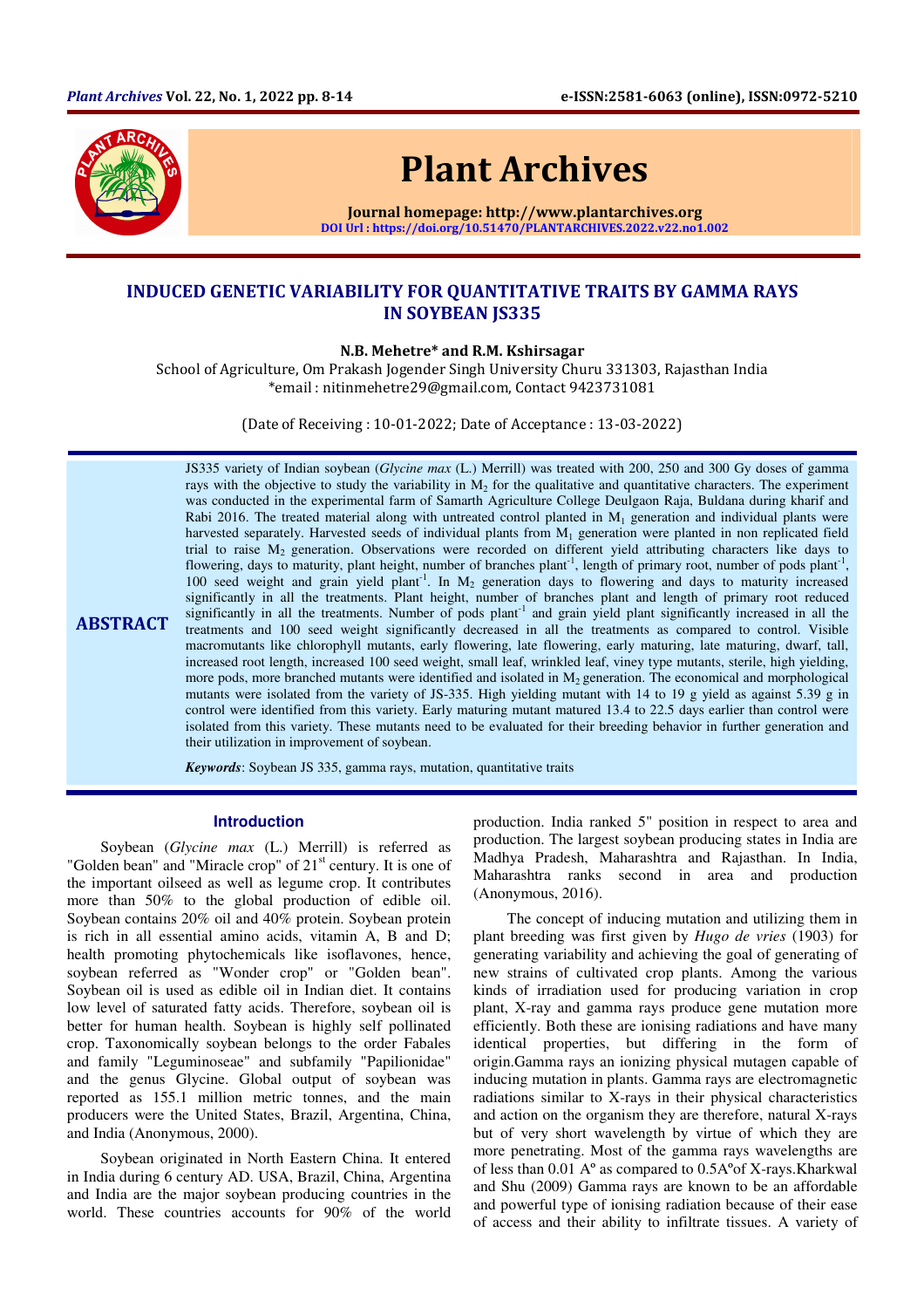chemical and physical mutagens are commonly utilised to cause genetic diversity in plants.

Keeping in view the above aspects, the present study was undertaken to create variable population and select morphologically distinct mutants from the population.

## **Materials and Methods**

Dry healthy and genetically pure seeds of soybean cultivar JS-335 were used in this investigation. The seeds of JS-335 were irradiated by gamma rays at Bhabha Atomic Research Centre, Trombay, and Mumbai. Equal quantity of seeds (i.e. 500 g of each lot) were irradiated by different dosages of gamma beams treatment. These seed were treatmented by three diverse dosages of gamma beams i.e. 200 Gy, 250 Gy and 300 Gy  $(Co^{60}at$  BARC, Trombay, Mumbai).

 $M_1$  generation was raised in kharif 2017. The treated seeds along with the control were sown immediately after treatment to raise the  $M_1$  generation at Samarth Agriculture College Deulgaon Raja Dist. Buldana. All the recommended cultural practices and management were given to raise a good crop and maximum multiplication of seed. The  $M_1$ population was studied by recording observations at different growth stages.  $M_1$  generation was screened for different morphological mutants. Seeds from each  $M_1$  generation yielded independently and labelled with plant amount, doses and ancillary characters and stored to elevate to  $M_2$ generation.

M2 generation was elevated within Rabi 2017. By sowing seeds of each  $M_1$  plants separately all the harvested seeds from each treatment were sown to raise  $M_2$  population. The sowing was undertaken on the fertile and well levelled piece of land at Samarth Agriculture College Deulgaon Raja Dist. Buldana. The statistical analysis was done for Mean, Standard deviation (S.D.) and Coefficient of Variation (C.V.) by following standard formulas suggested by Singh and Choudhary (1985).

### **Results and Discussion**

Data regarding the effect of gamma rays on different quantitative traits of soybean are presented in Table 1. Maximum mean value for days to flowering was observed in 300 Gy treatments (71.24 days) and was statistically significant, while the minimum days to flowering was recorded in 200 Gy treatments (66.94 days) as compared to their respective controls (66.95 days). The coefficient of variation increased in all the treatments for days to flowering as compared to control. The maximum coefficient of variation was observed in 250 Gy treatment (7.99%) while the minimum in 200 Gy treatment (5.75%). The range of variation in treated population was 5.75% to 7.99%. It is observed in these study that increase in days to flowering resulted from gamma rays treatment as compared to control. Dhole (1999) also noticed that the flowering delayed significantly in gamma rays treated soybean as compared to control.

Mean value for days to maturity was observed to increase in all the treatments as compared to control. The maximum mean value was observed in 250 Gy treatment (118.30 days) and minimum in 300 Gy treatment (116.24 days). The days to maturity in control was (116.10 days). The coefficient of variation increased in all the treatments as compared to control. The maximum variation was found to be in 250 Gy treatment (5.60%) while the minimum in 200 Gy treatment (4.60%). The range of coefficient of variation was 4.60  $%$  to 5.60  $%$ . Gopinath and Pavadai (2015) also observed that in  $M_1$  and  $M_3$  generations mean for days to maturity increased at mutagenic treatment than control in soybean.

Plant height (cm) reduced significantly in all the treatment as compared to control. Maximum plant height was observed in 250 Gy treatments (46.09 cm) while the minimum was in 200 Gy treatment (41.62 cm) as compared to control treatment (55.90 cm). The coefficient of variation for the plant height increased in all the treatments as compared to the control. The maximum variation was noticed in 200 Gy treatment (31.52 %) and 300 Gy treatment (30.20 %) and minimum in 250 Gy treatment (25.56 %) as compared to control treatment (14.22 %) respectively. The range for the coefficient of variation was 25.56 % to 31.52 %. El-Demerdash (2007) studied the effect of gamma irradiation doses of 100, 150 and 200 Gy on soybean plants and found that plant height deceased by gamma irradiation. Ellyfa *et al*. (2007) also observed that the lowest doses of irradiation (300 Gy) reduced the plant growth characters compared to the control in snapbean.

Data regarding number of branches plant<sup>-1</sup> revealed that the highest mean value for the character was recorded in 250 Gy treatment (4.95) and the lowest in 200 Gy treatment (4.19). In general the number of branches decreased in all the treatments as compared to their control treatment (5.97). The variability studies showed that the coefficient of variation increased against their control in all the treatments. The variation for the character ranged from 34.55 % to 46.06 % as compared to control treatment(27.64%). The highest variation was recorded in 200 Gy treatment (46.06%) and 300 Gy treatment (38.19%) and the lowest in 250 Gy treatment (34.55 %).It is revealed that gamma rays treatment resulted in decrease in number of branches plant' as compared to control. El-Demerdash (2007) studied the effect of gamma irradiation doses of 100, 150 and 200 Gy on soybean plants and observed that number of branches plant<sup>-1</sup> were deceased by gamma irradiation.

The mean value for length of primary root (cm) decreased in all the treatments of gamma rays as compared to control. The maximum mean value for the characters was observed in 300 Gy treatment (15.12 cm) and minimum in 250 Gytreatment (14.73 cm). The coefficient of variation increased in all the treatments for length of primary root as compared to control. The maximum coefficient of variation was observed in 250 Gy treatment (22.00%) while the minimum in 300 Gy treatment (14.62%). The range of coefficient of variation in treated population was 14.62% to 22.00%. It is revealed from this observation that the mean length of primary root decreased in gamma rays treatment as compared to control.

Nandanwar *et al*. (1995) reported reduction in root and shoot length as the doses of gamma rays increased in mungbean. Ellyfa *et al*. (2007) also observed that increase in dosage of gamma irradiation was accompanied with decrease in height, root length, oven-dry weight of shoot and survival of snap bean.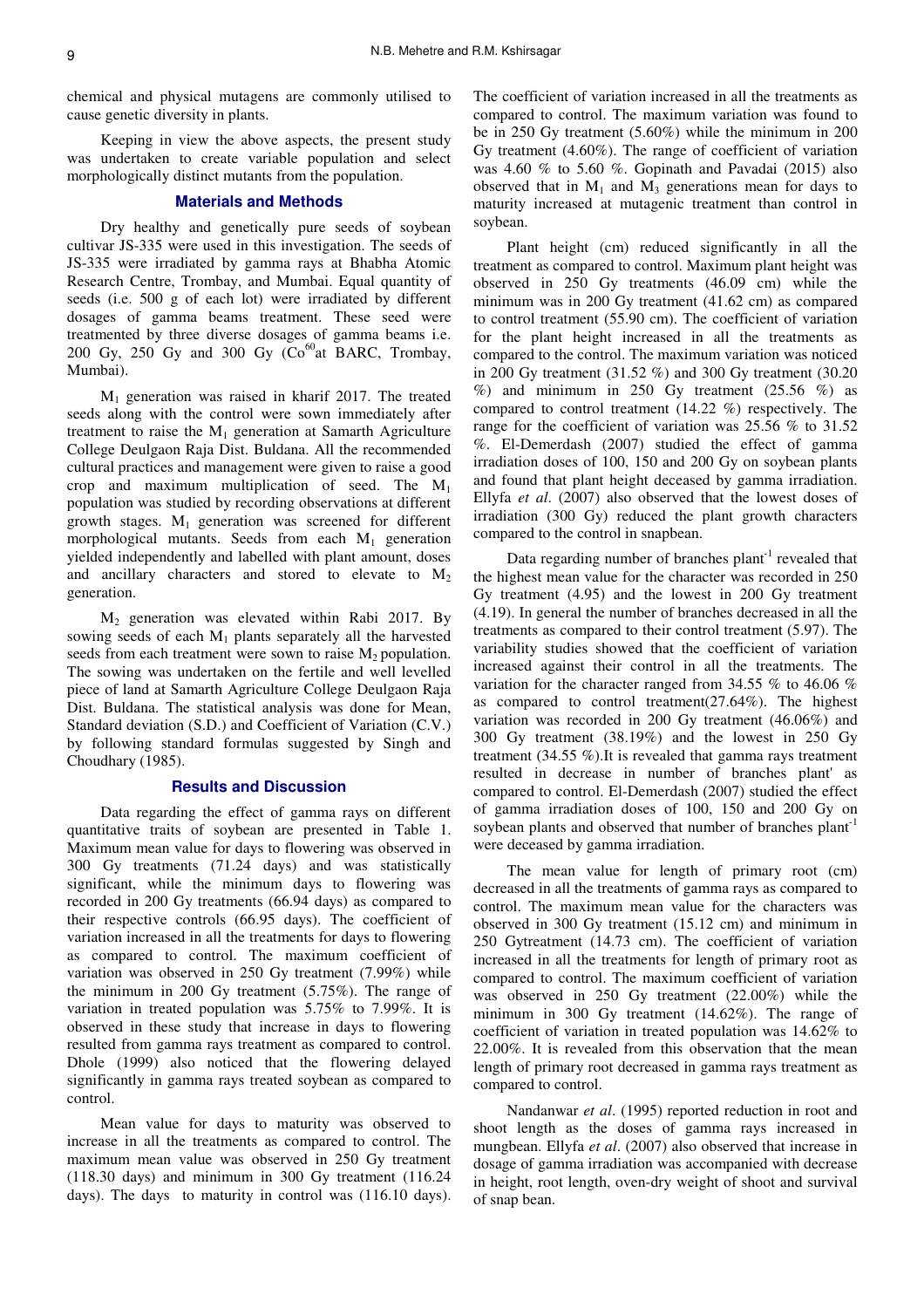|                                     | <b>Irradiation dose (Gray)</b> |               |        |              |                |  |  |  |  |
|-------------------------------------|--------------------------------|---------------|--------|--------------|----------------|--|--|--|--|
| <b>Characters</b>                   | <b>Parameters</b>              | <b>200 Gy</b> | 250Gy  | <b>300Gy</b> | <b>Control</b> |  |  |  |  |
| Days to flowering                   | Mean                           | 66.94         | 68.20  | 71.24        | 66.95          |  |  |  |  |
|                                     | <b>SD</b>                      | 3.85          | 5.45   | 5.35         | 7.99           |  |  |  |  |
|                                     | $CV \%$                        | 5.75          | 7.99   | 7.51         | 5.60           |  |  |  |  |
| Days to maturity                    | Mean                           | 117.85        | 118.30 | 116.24       | 116.10         |  |  |  |  |
|                                     | <b>SD</b>                      | 5.42          | 6.63   | 5.71         | 4.65           |  |  |  |  |
|                                     | $CV \%$                        | 4.60          | 5.60   | 4.91         | 4.01           |  |  |  |  |
| Plant height (cm)                   | Mean                           | 41.62         | 46.09  | 44.21        | 55.90          |  |  |  |  |
|                                     | <b>SD</b>                      | 13.12         | 11.78  | 13.35        | 7.95           |  |  |  |  |
|                                     | $CV \%$                        | 31.52         | 25.56  | 30.20        | 14.22          |  |  |  |  |
| No. of branches plant <sup>-1</sup> | Mean                           | 4.19          | 4.95   | 4.53         | 5.97           |  |  |  |  |
|                                     | <b>SD</b>                      | 1.93          | 1.71   | 1.73         | 1.65           |  |  |  |  |
|                                     | $CV \%$                        | 46.06         | 34.55  | 38.19        | 27.64          |  |  |  |  |
| Length of primary root (cm)         | Mean                           | 14.97         | 14.73  | 15.12        | 15.50          |  |  |  |  |
|                                     | <b>SD</b>                      | 2.47          | 3.24   | 2.21         | 2.08           |  |  |  |  |
|                                     | $CV \%$                        | 16.50         | 22.00  | 14.62        | 13.42          |  |  |  |  |
| No. of pod $plant^{-1}$             | Mean                           | 25.62         | 35.78  | 29.65        | 22.00          |  |  |  |  |
|                                     | <b>SD</b>                      | 15.85         | 15.99  | 17.55        | 8.50           |  |  |  |  |
|                                     | $CV \%$                        | 61.87         | 44.69  | 59.19        | 38.63          |  |  |  |  |
| $100$ seed weight $(g)$             | Mean                           | 12.12         | 11.77  | 10.94        | 12.98          |  |  |  |  |
|                                     | <b>SD</b>                      | 1.07          | 1.71   | 1.84         | 0.67           |  |  |  |  |
|                                     | $CV \%$                        | 8.83          | 14.53  | 16.82        | 5.16           |  |  |  |  |
| Grain yield plant <sup>-1</sup>     | Mean                           | 5.97          | 6.97   | 6.24         | 5.39           |  |  |  |  |
|                                     | <b>SD</b>                      | 2.62          | 2.60   | 2.52         | 1.26           |  |  |  |  |
|                                     | CV%                            | 43.89         | 37.30  | 40.38        | 23.19          |  |  |  |  |

# Table 1 : Effect of gamma rays on different quantitative traits of soybean

**Table 2 :** Effect of different treatments of gamma rays on different characters of macromutants in M<sub>2</sub> generation.

| <b>Treatment</b>   | <b>Plant</b><br>$\mathbf{n}\mathbf{o}$ | <b>Tubic # •</b> Effect of ufficient treatments of gamma rays on ufficient enaracters of macromatants in 147 generation.<br><b>Characters</b> | Days to            | Days to | <b>Plant</b> | No of          | Length of No. of 100 seed |                 |                 | Grain                             |
|--------------------|----------------------------------------|-----------------------------------------------------------------------------------------------------------------------------------------------|--------------------|---------|--------------|----------------|---------------------------|-----------------|-----------------|-----------------------------------|
|                    |                                        |                                                                                                                                               |                    |         | height       | branches       | primary                   | pods            | weight          | yield                             |
|                    |                                        |                                                                                                                                               | flowering maturity |         | (cm)         | $plant^{-1}$   | root (cm) $ plant^{-1} $  |                 | (g)             | $\mathbf{plant}^{-1}(\mathbf{g})$ |
|                    | 1                                      | High yield, More pods                                                                                                                         | 69                 | 120     | 34           | $\overline{4}$ | 13                        | 86              | 13              | $\tau$                            |
|                    | $\overline{2}$                         | More pods, High yield                                                                                                                         | 66                 | 109     | 57           | $\overline{6}$ | 15                        | 35              | 12              | $\overline{9}$                    |
|                    | 3                                      | More branched, More pods, 100 SW,<br><b>HY</b>                                                                                                | 67                 | 119     | 59           | 10             | 17                        | 20              | 15              | 8                                 |
|                    | $\overline{4}$                         | Tall, Small leaf                                                                                                                              | $\overline{65}$    | 123     | 63           | $\overline{4}$ | 17                        | $\overline{36}$ | 11              | 9                                 |
|                    | 5                                      | More branched                                                                                                                                 | 65                 | 112     | 51           | $\overline{2}$ | 16                        | 34              | 11              | $\overline{9}$                    |
|                    | 6                                      | Tall, More pods                                                                                                                               | 72                 | 121     | 69           | 6              | 17                        | 20              | 12              | $\overline{7}$                    |
|                    | $\overline{7}$                         | Dwarf, 100 SW, HY                                                                                                                             | 64                 | 114     | 23           | $\overline{4}$ | 13                        | 36              | $\overline{15}$ | $\overline{6}$                    |
|                    | 8                                      | Tall, HY                                                                                                                                      | 65                 | 116     | 63           | $\overline{7}$ | 16                        | 22              | 13              | 19                                |
|                    | 9                                      | Early flowered, EM, Tall                                                                                                                      | 59                 | 105     | 61           | 6              | 14                        | 20              | 15              | $\overline{7}$                    |
|                    | 10                                     | Tall, 100 SW                                                                                                                                  | 66                 | 119     | 68           | 6              | 19                        | 40              | 12              | $\overline{5}$                    |
|                    | 11                                     | Early flowered, More branched                                                                                                                 | 61                 | 116     | 37           | $\overline{4}$ | 12                        | 35              | 11              | $\overline{8}$                    |
| T1                 | 12                                     | Early matured, Small leaf                                                                                                                     | 68                 | 106     | 30           | $\overline{4}$ | 16                        | 30              | $\overline{12}$ | $\overline{5}$                    |
| $(200 \text{ Gy})$ | 13                                     | Early flowered                                                                                                                                | 61                 | 108     | 43           | $\overline{6}$ | 14                        | 30              | 9               | $\overline{7}$                    |
|                    | 14                                     | Wrinkled leaf                                                                                                                                 | 70                 | 125     | 47           | 5              | 14                        | 32              | 10              | 6                                 |
|                    | 15                                     | Small leaf                                                                                                                                    | 69                 | 121     | 50           | $\overline{4}$ | 15                        | 30              | 12              | $\overline{4}$                    |
|                    | 16                                     | Dwarf                                                                                                                                         | 66                 | 117     | 22           | $\overline{4}$ | $\overline{15}$           | 20              | $\overline{10}$ | $\overline{5}$                    |
|                    | 17                                     | More branched                                                                                                                                 | 63                 | 119     | 60           | 5              | 14                        | 28              | 13              | $\sqrt{6}$                        |
|                    | 18                                     | Early flowered, Dwarf                                                                                                                         | 62                 | 114     | 26           | $\overline{6}$ | 12                        | 24              | 12              | $\overline{4}$                    |
|                    | 19                                     | More branched                                                                                                                                 | 64                 | 125     | 43           | $\overline{6}$ | $\overline{14}$           | 28              | $\overline{12}$ | $\overline{7}$                    |
|                    | 20                                     | Late flowering, LM                                                                                                                            | 78                 | 127     | 44           | $\overline{4}$ | 16                        | 31              | 13              | $\overline{5}$                    |
|                    | 21                                     | Small leaves                                                                                                                                  | 66                 | 119     | 37           | $\overline{4}$ | 15                        | 24              | 11              | $\overline{4}$                    |
|                    | 22                                     | More branched, 100 SW                                                                                                                         | 67                 | 110     | 42           | 3              | 15                        | 30              | 14              | 3                                 |
|                    | 23                                     | Dwarf                                                                                                                                         | 62                 | 113     | 20           | $\overline{4}$ | 10                        | 12              | 12              | $\overline{4}$                    |
|                    | 24                                     | Dwarf                                                                                                                                         | 66                 | 114     | 16           | $\mathbf{1}$   | 11                        | 13              | 13              | $\overline{4}$                    |
|                    | 25                                     | Small leaf                                                                                                                                    | 66                 | 119     | 37           | $\overline{3}$ | 13                        | 26              | 12              | $\overline{3}$                    |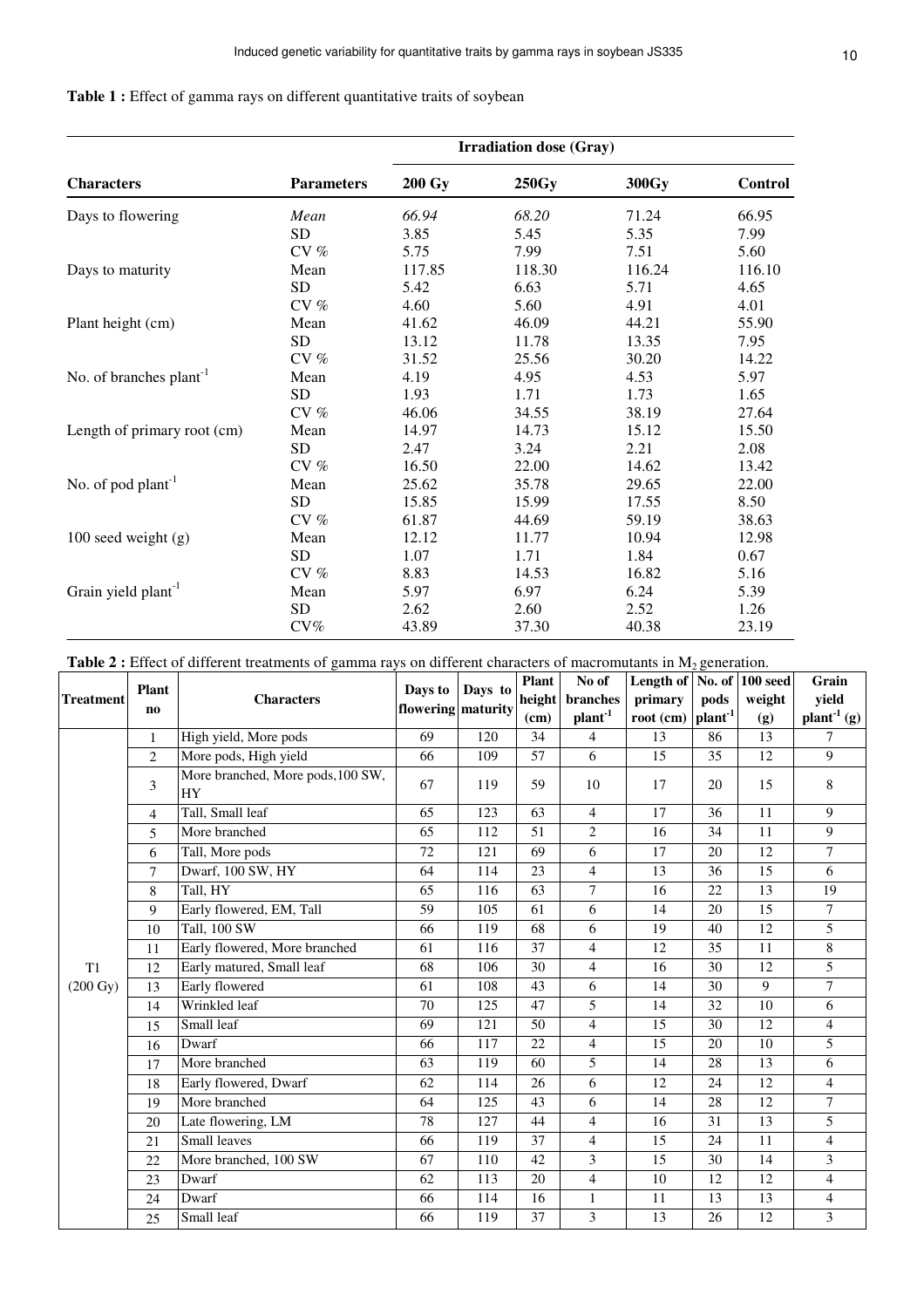|                    | 26             | Wrinkled leaf                    | 63                       | 118                      | 49              | 4                        | 15                   | 30                       | 11                       | 7                        |
|--------------------|----------------|----------------------------------|--------------------------|--------------------------|-----------------|--------------------------|----------------------|--------------------------|--------------------------|--------------------------|
|                    | 27             | Viney type, Wrinkled leaf,       | $\overline{69}$          | 121                      | 32              | $\mathbf{0}$             | $\overline{14}$      | 8                        | $\overline{11}$          | $\overline{4}$           |
|                    | 28             | Late flowered LM                 | 78                       | 129                      | 30              | $\overline{\mathbf{4}}$  | $\overline{15}$      | 14                       | $\overline{13}$          | $\overline{5}$           |
|                    | 29             | Late maturity                    | 75                       | 128                      | 47              | 3                        | 14                   | 18                       | 10                       | $\overline{4}$           |
|                    | 30             | Tall, Root length above 20 cm    | $\overline{76}$          | 124                      | 62              | 5                        | 19                   | 21                       | 13                       | $\boldsymbol{7}$         |
|                    | 47             | Dwarf                            | 70                       | 123                      | 23              | $\mathbf{1}$             | 23                   | $\overline{c}$           | 11                       | $\overline{4}$           |
|                    | 54             | Root length above 20 cm          | 64                       | 109                      | 59              | 3                        | 18                   | 11                       | 12                       | 3                        |
|                    | 76             | Root length above 20 cm          | 65                       | 126                      | 34              | 6                        | 18                   | 12                       | 13                       | $\overline{4}$           |
|                    | 78             | Sterile                          | $\blacksquare$           | $\overline{\phantom{a}}$ | 49              | 4                        | 14                   |                          | $\overline{\phantom{0}}$ |                          |
|                    | 80             | Sterile                          |                          | $\overline{a}$           | 56              | 3                        | 14                   |                          |                          | $\overline{a}$           |
|                    | 83             | Viney type                       | 69                       | 118                      | 42              | $\boldsymbol{0}$         | $\overline{12}$      | 13                       | 13                       | $\overline{4}$           |
|                    | 85             | Chlorophyll deficient            | $\blacksquare$           | $\blacksquare$           | 13              | $\frac{1}{2}$            | $\Box$               | $\overline{\phantom{a}}$ | $\frac{1}{2}$            | $\overline{\phantom{a}}$ |
|                    | 87             | Chlorophyll deficient            | $\Box$                   | $\frac{1}{2}$            | 12              | $\overline{\phantom{a}}$ | $\overline{a}$       | $\blacksquare$           | $\overline{a}$           |                          |
|                    | 88             | Chlorophyll deficient            |                          | $\frac{1}{2}$            | 13              | $\frac{1}{2}$            | $\overline{a}$       | $\blacksquare$           |                          |                          |
| $T_2$              |                | High yield, More pods, More      |                          |                          |                 |                          |                      |                          |                          |                          |
| $(250 \text{ Gy})$ | $\mathbf{1}$   | branched, EF, EM                 | 61                       | 97                       | 44              | 7                        | 16                   | 99                       | 10                       | 16                       |
|                    | $\overline{c}$ | More branched More pods, 100 SW  | 66                       | 109                      | $\overline{53}$ | 9                        | $\overline{17}$      | $\overline{76}$          | $\overline{15}$          | $\overline{8}$           |
|                    | 3              | More pods, 100 SW, HY            | $\overline{69}$          | $\overline{111}$         | 52              | 7                        | $\overline{13}$      | $\overline{61}$          | $\overline{12}$          | $\overline{11}$          |
|                    | $\overline{4}$ | Early flowered, EM,              | 62                       | 107                      | 60              | 6                        | 16                   | 47                       | $10\,$                   | $\overline{4}$           |
|                    | 5              | Tall                             | 63                       | 113                      | 64              | 7                        | 16                   | 16                       | 12                       | $\mathfrak{Z}$           |
|                    | 6              | Tall, Small leaf                 | 61                       | 109                      | 62              | $\overline{4}$           | 11                   | 24                       | $\overline{13}$          | $\overline{5}$           |
|                    | 7              | More pods, EM                    | 64                       | 108                      | 50              | 5                        | 12                   | 62                       | 12                       | $\overline{9}$           |
|                    | 8              | Wrinkled leaf                    | 63                       | 120                      | 58              | 6                        | 12                   | 43                       | 11                       | $\,8\,$                  |
|                    | 9              | Dwarf, EF, EM                    | 59                       | 101                      | 42              | 4                        | 11                   | 19                       | 13                       | $\mathfrak{S}$           |
|                    | 10             | High yield, 100 SW, small leaf   | 65                       | 120                      | 41              | 5                        | 16                   | 38                       | $\overline{12}$          | $\overline{12}$          |
|                    |                | High yield, 100 SW, Root length  |                          |                          |                 |                          |                      |                          |                          |                          |
|                    | 11             | above 20 cm                      | 70                       | 125                      | 52              | 3                        | 19                   | 47                       | 14                       | 12                       |
|                    | 12             | High yield, 100 SW               | $\overline{69}$          | 129                      | 66              | 4                        | $\overline{10}$      | $\overline{19}$          | $\overline{15}$          | $\overline{11}$          |
|                    | 13             | More branched                    | $\overline{65}$          | $\overline{112}$         | 46              | 8                        | $\overline{16}$      | $\overline{33}$          | $\overline{13}$          | $\overline{5}$           |
|                    | 14             | Tall, 100 SW                     | $71\,$                   | 124                      | 64              | $\overline{\mathcal{L}}$ | 17                   | 11                       | 12                       | $\overline{7}$           |
|                    | 15             | Tall, Wrinkled leaf              | 68                       | 119                      | 66              | 6                        | $\overline{18}$      | $\overline{24}$          | $\overline{13}$          | 8                        |
|                    | 16             | More branched                    | 65                       | 117                      | 33              | 8                        | 15                   | 14                       | 12                       | 3                        |
|                    | 17             | Viney type                       | 66                       | 120                      | $\overline{59}$ | $\boldsymbol{0}$         | $\overline{14}$      | 11                       |                          | $\overline{a}$           |
|                    | 18             | Late matured                     | $\overline{69}$          | 133                      | 49              | $\overline{\mathcal{L}}$ | $\overline{15}$      | $\overline{39}$          | $\overline{11}$          | $8\,$                    |
|                    | 19             | Root length above 20 cm,         | $\overline{70}$          | 119                      | 58              | 5                        | $\overline{21}$      | $\overline{27}$          | $\overline{12}$          | $\sqrt{6}$               |
|                    | 20             | More branched,                   | 64                       | 130                      | 60              | $\sqrt{8}$               | 14                   | 20                       | 12                       | 5                        |
|                    |                | Early flowered, More branched    | 63                       | 110                      | 49              | 9                        | $\overline{14}$      | 41                       | $\overline{11}$          | $\sqrt{6}$               |
|                    | 21             |                                  | 93                       | 129                      | 46              | 3                        |                      | $20\,$                   |                          | $\overline{4}$           |
|                    | 22             | Late flowering, LM<br>Small leaf | 71                       | 121                      | 55              | $\boldsymbol{0}$         | 10<br>13             | 33                       | 11<br>13                 | 5                        |
|                    | 23             |                                  |                          |                          |                 |                          |                      |                          |                          |                          |
|                    | 24             | Late flowering, LM               | 90                       | 129                      | 50              | 4                        | 15                   | 18                       | 10                       | 4                        |
|                    | 25             | Early flowering                  | 58                       | 115                      | 52              | 3                        | 14                   | 49                       | 13                       | $\overline{4}$           |
|                    | 26             | Late flowering                   | 79                       | 123                      | 50              | 4                        | 12                   | $40\,$                   | 13                       | 9                        |
|                    | 27             | Dwarf                            | 70                       | 118                      | $20\,$          | 5                        | 13                   | 38                       | 12                       | 5                        |
|                    | 28             | Tall                             | 69                       | 121                      | 70              | $\overline{\mathbf{4}}$  | 13                   | 27                       | $\overline{12}$          | $\overline{\mathbf{3}}$  |
|                    | 40             | Tall, Root length above 20 cm    | 66                       | 115                      | 60              | 6                        | $20\,$               | 44                       | 11                       | $\overline{4}$           |
|                    | 46             | Dwarf, small leaf                | 64                       | 115                      | 23              | 3                        | $\overline{14}$      | $\overline{19}$          | $\overline{12}$          | $\overline{4}$           |
|                    | 49             | 100 seed weight                  | 71                       | 125                      | 51              | 5                        | 15                   | 11                       | 14                       | 6                        |
|                    | 50             | Late maturity, 100 SW            | $\overline{77}$          | 126                      | 50              | $\overline{\mathbf{4}}$  | 14                   | $\overline{17}$          | $\overline{13}$          | $\overline{8}$           |
|                    | 61             | High yielding                    | 64                       | 119                      | 44              | 5                        | 13                   | 41                       | 11                       | $10\,$                   |
|                    | 65             | Tall, Root length above 20 cm    | 64                       | 109                      | 44              | $\boldsymbol{7}$         | $28\,$               | 46                       | $\overline{9}$           | 5                        |
|                    | 70             | Root length above 20 cm          | 67                       | 120                      | 42              | $\overline{4}$           | 18                   | $28\,$                   | $\overline{8}$           | $\overline{7}$           |
|                    | $71\,$         | More pods, HY                    | $72\,$                   | 125                      | 55              | 5                        | 14                   | 55                       | 12                       | 13                       |
|                    | $72\,$         | More pods                        | 70                       | 123                      | 41              | $\overline{4}$           | 13                   | 50                       | 11                       | 9                        |
|                    | 75             | More pods                        | 67                       | 118                      | 25              | $\boldsymbol{7}$         | 14                   | 73                       | 9                        | 10                       |
|                    | $78\,$         | Dwarf                            | 71                       | 125                      | 55              | 4                        | 12                   | $\overline{35}$          | 11                       | 6                        |
|                    | 85             | Dwarf                            | $72\,$                   | 123                      | 13              | 2                        | 11                   | 16                       | 9                        | $\overline{4}$           |
|                    | 86             | Chlorophyll deficient            | $\overline{\phantom{a}}$ | $\overline{\phantom{a}}$ | $10\,$          | $\blacksquare$           | $\qquad \qquad \Box$ |                          |                          |                          |
|                    | 87             | Chlorophyll deficient            | $\overline{\phantom{a}}$ | $\overline{a}$           | 12              | $\overline{\phantom{a}}$ | $\blacksquare$       | $\overline{\phantom{a}}$ |                          |                          |
|                    | 88             | Chlorophyll deficient            | $\overline{\phantom{a}}$ | $\overline{\phantom{a}}$ | $20\,$          | $\Box$                   | $\blacksquare$       | $\overline{\phantom{a}}$ | $\blacksquare$           | $\overline{\phantom{a}}$ |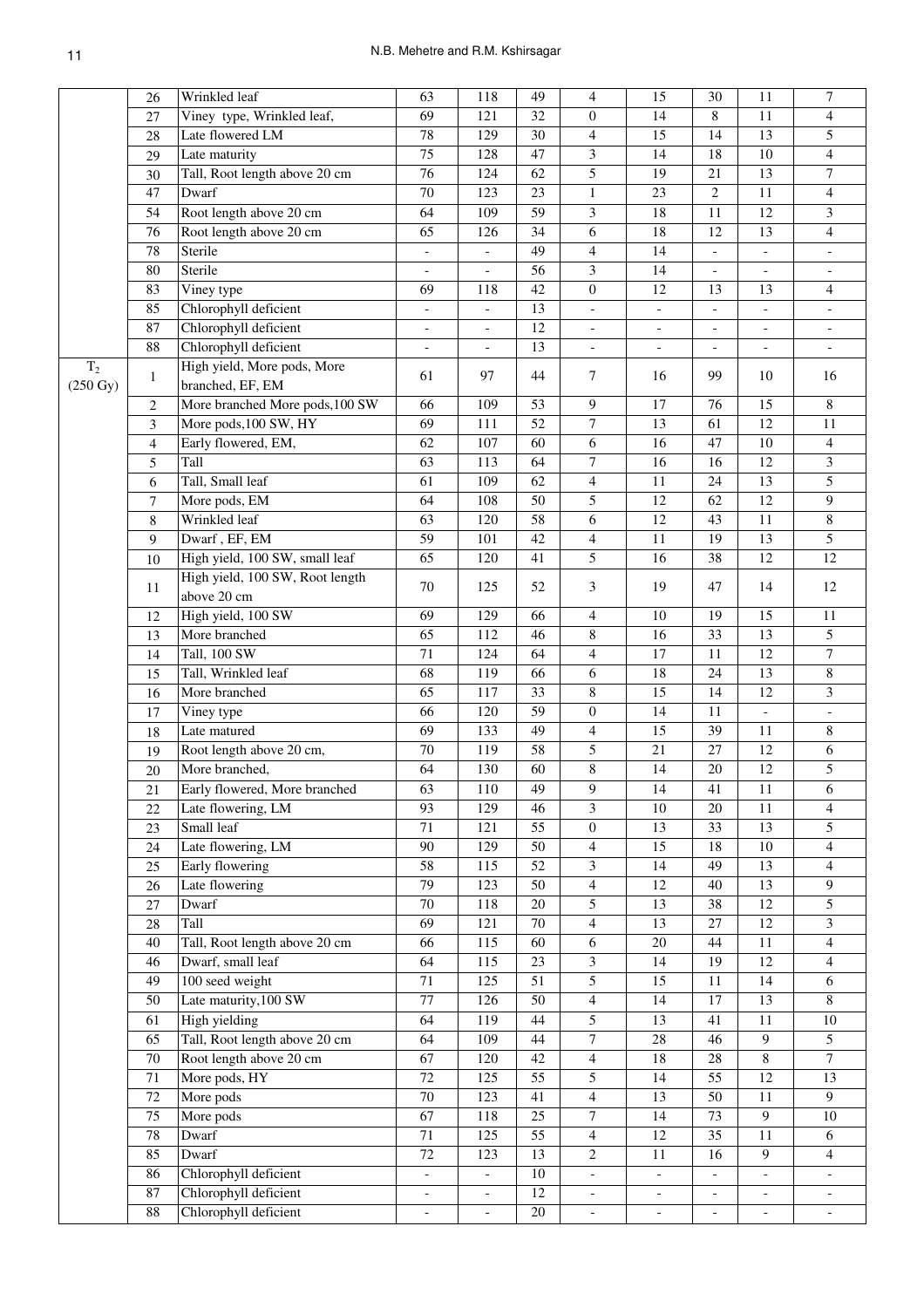|                    | 89             | Chlorophyll deficient                           | $\blacksquare$           | $\sim$                   | 12 |                          |                          |                          |                          |                          |
|--------------------|----------------|-------------------------------------------------|--------------------------|--------------------------|----|--------------------------|--------------------------|--------------------------|--------------------------|--------------------------|
|                    | $\mathbf{1}$   | High Yield                                      | 64                       | 117                      | 60 | 5                        | 15                       | 50                       | 13                       | 11                       |
|                    | $\overline{c}$ | More branched, More pods, 100 SW,<br><b>HY</b>  | 70                       | 120                      | 52 | 8                        | 16                       | 78                       | 15                       | 13                       |
|                    | $\mathcal{E}$  | Tall, Wrinkled leaf                             | 72                       | 129                      | 54 | 8                        | 13                       | 43                       | 11                       | $\tau$                   |
|                    | $\overline{4}$ | Early flowered, EM, HY                          | 58                       | 101                      | 41 | 6                        | 15                       | 42                       | 11                       | $\overline{12}$          |
|                    | 5              | Root length above 20 cm, EM                     | 69                       | 103                      | 51 | $\overline{4}$           | 21                       | 30                       | 12                       | 5                        |
|                    | 6              | Dwarf                                           | 75                       | 118                      | 24 | $\mathfrak{Z}$           | 10                       | 18                       | 9                        | 6                        |
|                    | $\tau$         | Small leaves                                    | 79                       | 122                      | 39 | $\overline{4}$           | 12                       | 32                       | 10                       | $\overline{4}$           |
| $T_3$              | 8              | Late flowering, LM                              | 83                       | 109                      | 47 | 3                        | 21                       | 33                       | 12                       | 5                        |
|                    | 9              | Early flowering, EM, Root length<br>above 20 cm | 55                       | 103                      | 47 | $\overline{4}$           | 22                       | 17                       | 12                       | $\overline{4}$           |
| $(300 \text{ Gy})$ | 10             | Tall                                            | 70                       | 112                      | 71 | 3                        | 14                       | 24                       | 10                       | $\overline{3}$           |
|                    | 11             | Dwarf                                           | 73                       | 120                      | 23 | $\mathbf{1}$             | 18                       | 9                        | 11                       | $\overline{4}$           |
|                    | 12             | Tall                                            | 79                       | 123                      | 88 | $\overline{7}$           | 12                       | 20                       | 9                        | $\mathfrak{Z}$           |
|                    | 13             | High yielding                                   | 81                       | 122                      | 34 | 3                        | 14                       | 12                       | 11                       | $\overline{4}$           |
|                    | 14             | Dwarf                                           | 64                       | 111                      | 50 | 2                        | 13                       | 10                       | 12                       | 5                        |
|                    | 15             | Late flowering, LM                              | 86                       | 129                      | 50 | 3                        | 13                       | 8                        | 9                        | 3                        |
|                    | 38             | More branched, HY                               | 66                       | 115                      | 58 | 8                        | 17                       | 58                       | 10                       | 13                       |
|                    | 44             | Dwarf                                           | 67                       | 122                      | 26 | 5                        | 11                       | 20                       | 9                        | $\overline{4}$           |
|                    | 52             | Chlorophyll deficient                           | $\overline{\phantom{a}}$ | $\overline{\phantom{a}}$ | 14 | $\overline{a}$           | $\overline{\phantom{a}}$ | $\overline{\phantom{a}}$ | $\overline{\phantom{a}}$ | $\overline{\phantom{a}}$ |
|                    | 53             | Chlorophyll deficient                           | $\overline{\phantom{a}}$ | $\overline{\phantom{a}}$ | 11 | $\overline{\phantom{a}}$ | $\overline{\phantom{a}}$ | $\overline{\phantom{a}}$ | $\overline{\phantom{a}}$ | $\overline{\phantom{a}}$ |

Data on number of pods  $plant^{-1}$  revealed that the mean value ranged from 200 Gytreatment (25.62) to 250 Gytreutment (35.78). The coefficient of variation for the characters augmented in all the treatments as evaluated to the control, the highest coefficient of variation was noticed in 200 Gytreatments (61.87%) and the lowest in 250 G3y treatments (44.69%). The variation for the character ranged from 44.69% to 61.87%. It is revealed that the mean number of pods plant<sup>-1</sup> increased in gammarays treatment as compared to control. Waghmare and Mehra (2000) observed that the mean number of pods plant' were considerably reduced in higher doses than lower doses of gamma rays in grass pea. Soliman and Hamid (2003) also reported that the number of pods  $plant^{-1}$  was significantly increased by 147.3% and 133.6% over the corresponding control by irradiation with 2.5 and 5.0 k rad respectively.

Data regarding 100 seed weight revealed that the 100 seed weight decreased in all treatments as compared to control. The highest mean value for the character was in 200 Gytreatment (12.12 g) and lowest in 300 Gy treatments (10.94 g) as compared to their control treatment (12.98 g). The variations for the character were found to be increased in all the treatments, Maximum variation was observed in 300 Gy treatment (16.82%) followed by 250 Gy treatment (14.53%) and the minimum variation in 200Gy treatment (8.83%) as compared to controls treatment (5.16). It was found in this study that mean of 100 seed weight in general, reduced in gamma rays treatment. Waghmare and Mchara (2000) also observed the significant reduction of 100 grain weight in grass pea irradiated with gamma rays,

Data regarding grain yield plant<sup>-1</sup>revealed that the maximum grain yield plant<sup>-1</sup> was observed in 250 Gy treatment (6.97 g) and minimum in 200 Gytreatments (5.97 g). The variability studies showed that coefficient of variation increased in all the treatments. The maximum coefficient of variation was noticed in 200 Gytreatments (43.89%) followed by 300 Gytreatments (40.38%) and the

minimum were in 250 Gytreatments (37.30%). The variation for this parameter ranged between 37.30% to 43.89%. It is revealed that mean value of grain yield plant<sup>-1</sup> in general, increased in gamma rays treatment as compared to control. Khan *et al*. (2005) also observed similar result and reported that the gamma rays irradiation increased the grain yield significantly as compared to control. Mudibu et al, (2012) studied the effects of 0.2 kGy and 0.4 kGy irradiation in M<sub>2</sub>generation and observed significant increase of grain yield and yield components in all the three soybean varieties cvs. Kitoko, Vuangi and TGX814-49D.Gopinath and Pavadai (2015) also reported that the yield parameters like number of seeds plant<sup>-1</sup>, grain yicld plant<sup>-1</sup>, recorded the moderate and high mean value of 0.5% of the EMS and 0.4% of the DES treated population in the 50 kR of gamma rays are relative to controlling plants in soybean.

From different treatments of gamma rays on soybean the economical and morphological mutants were isolated from the variety of JS-335 (Table 2). Visible macromutants like chlorophyll mutants, early flowering, late flowering, earlymaturing. late maturing. dwarf, tall, increased root length, increased 100 seed weight, small leaf,, wrinkled leaf, viney type mutants, sterile, high yielding, more pods, more branched mutants were identified and isolated in  $M_2$ generation. Maximum number 82 mutants were identified in 200 Gytreatments out of which only 27 were economical mutants. It was followed by 250 Gytreatment in which 92 numbers of mutants were observed of which 24 were economical. High yielding mutants yielded 14 to 19 g as against 5.39 g in control. Khan *et al*. (2005) reported high yielding mutants in (*Cicer arietinum*) when treated with gamma radiation and similarly, Mudibu *et al*. (2012) reported substantial improvements in grain yields and yielding components in all three soybean varieties in the  $M<sub>2</sub>$ generation mutants. Similarly early maturing mutant matured in 13.4 to 22.5 days earlier than control. Landge *et al.* (2009) analyzed the 11 early maturing mutants were observed and the maturity ranged from 90-105 days for these mutants,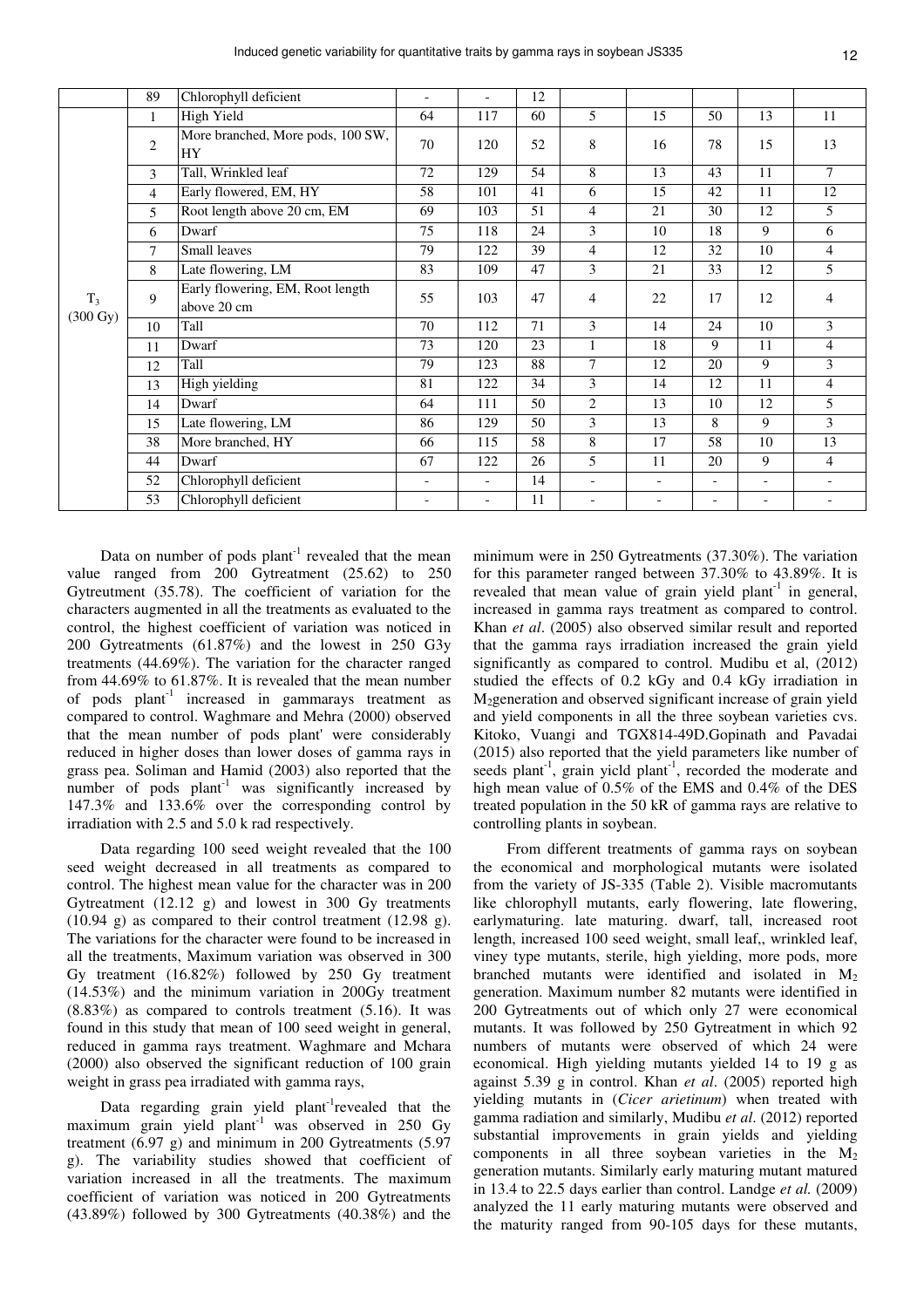compared to 169 days for the Westar cultivar in Central India. Khan and Goyal (2009) isolated two mungbean varieties after seed treatment with ethyl methane sulphonate (EMS), sodium azide (SA) and gamma rays in six lines of early maturing mutants in the M2 generation.

It is inferred from the study that the gamma rays had the potential to induce variability in yield contributing characters

of soybean. It was observed that gamma rays had significant effect on days to flowering, days to maturity. Plant height, number of branches plant<sup>-1</sup>, length of primary root, number of pods plant<sup>-1</sup>, 100 seed weight and grain yield plant<sup>-1</sup>. The economical mutants identified needs to be observed for their breeding behaviour in further generations and their utilization in improvement of soybean.



**Plate 1 :** Different types of mutant observed in M<sub>2</sub> generation